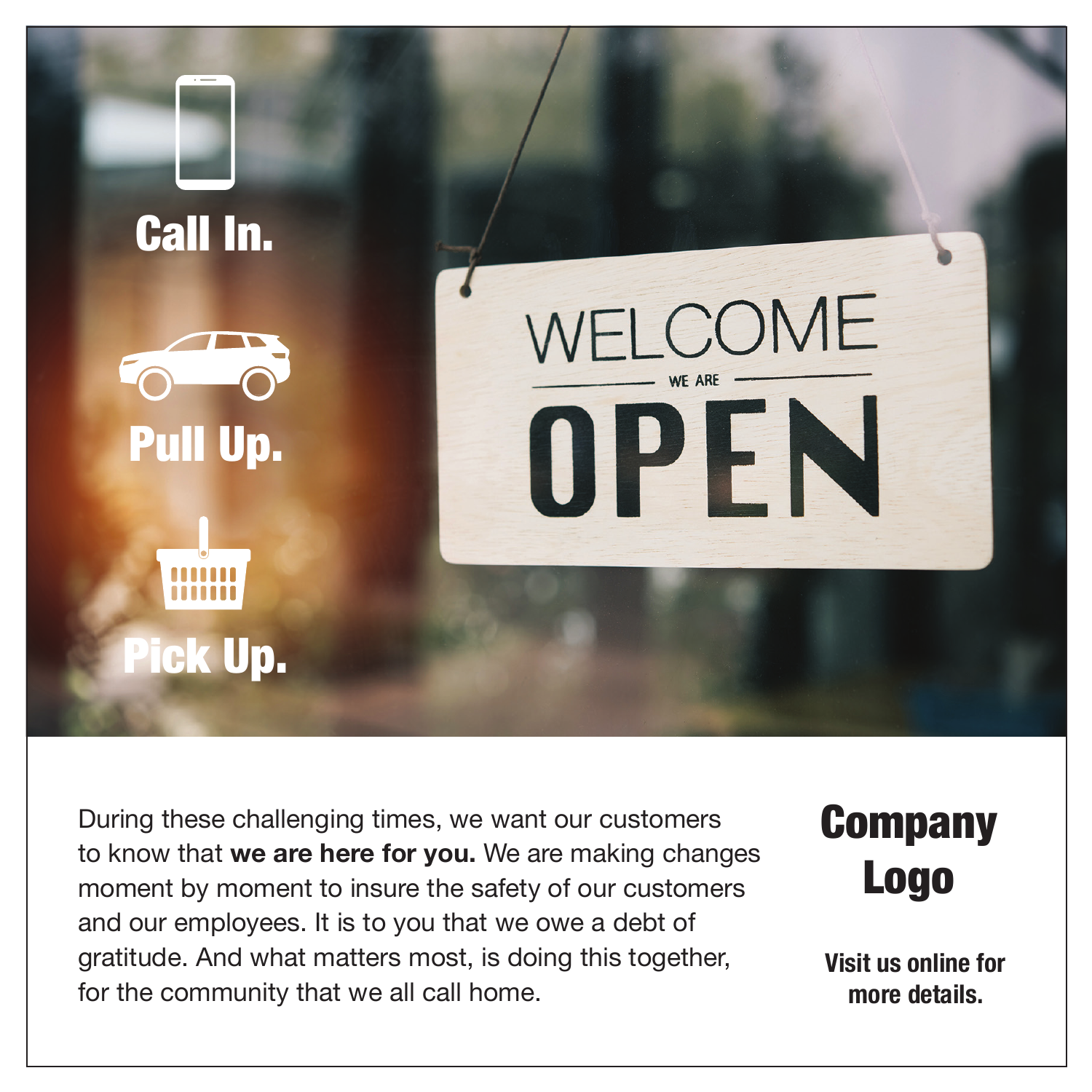"Alone, we can do so little; together, we can do so much."

– Helen Keller.

During these challenging times, we want our customers know that **we are here for you.** We are making changes moment by moment to insure the safety of our customers and our employees. It is to you that we owe a debt of gratitude. And what matters most, is doing this together, for the community that we all call home.

> Company Logo

Address: Telephone: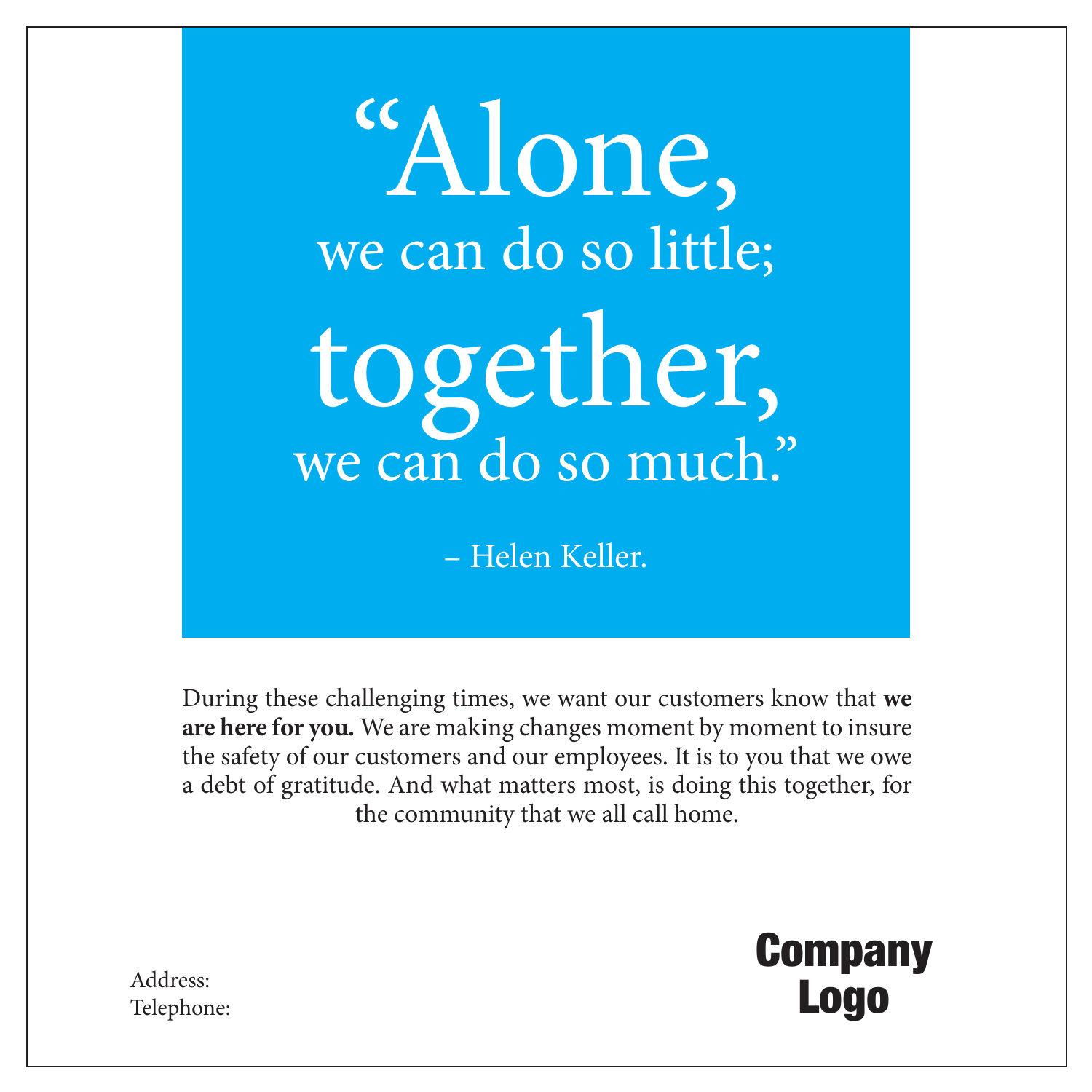

# Call In. Pull Up. Pick Up.

During these challenging times, we want our customers know that **we are here for you.** We are making changes moment by moment to insure the safety of our customers and our employees. It is to you that we owe a debt of gratitude. And what matters most, is doing this together, for the community that we all call home.

### Company Logo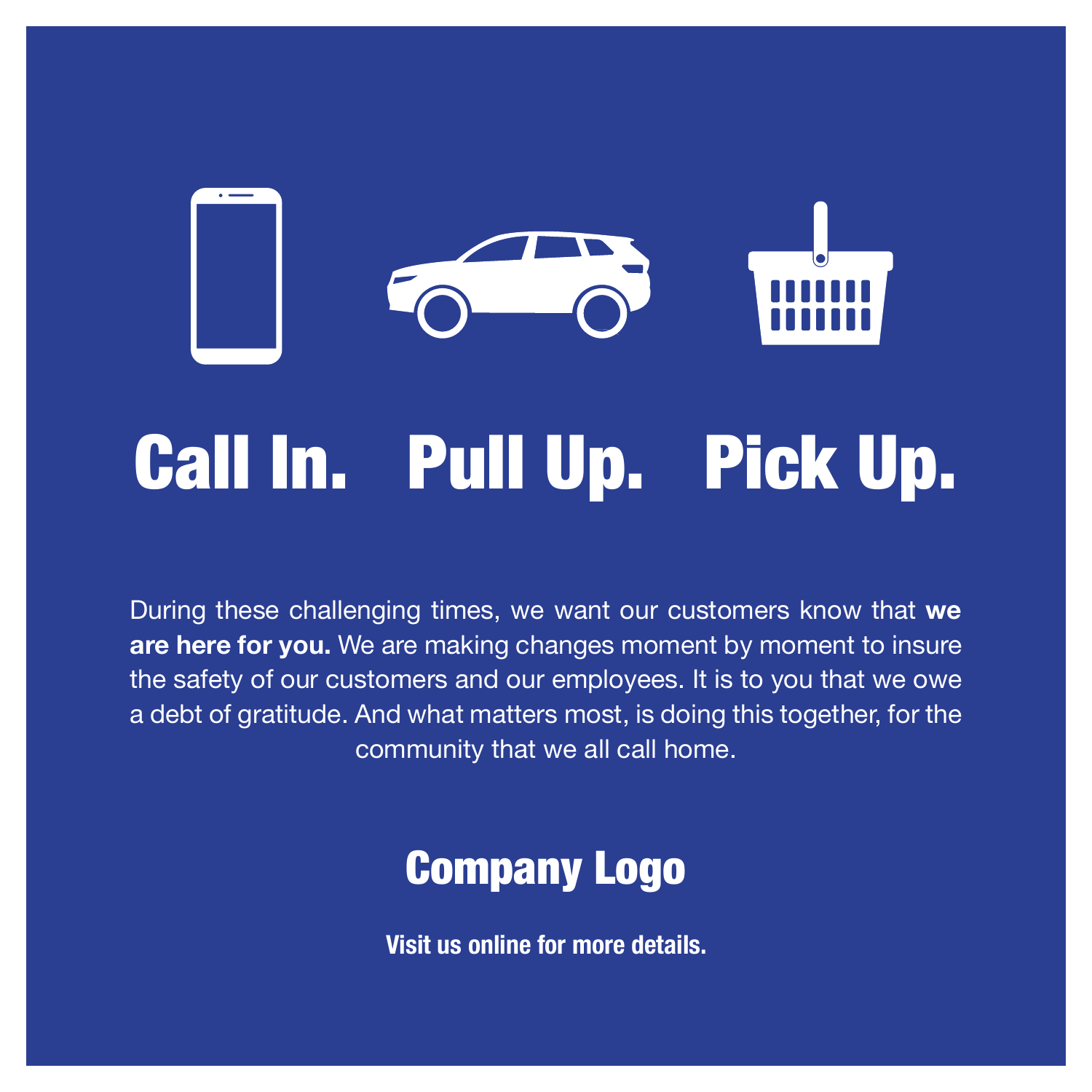# What has changed?

During these challenging times, we want our customers know that **we are here for you.** We are making changes moment by moment to insure the safety of our customers and our employees. It is to you that we owe a debt of gratitude. And what matters most, is doing this together, for the community that we all call home.

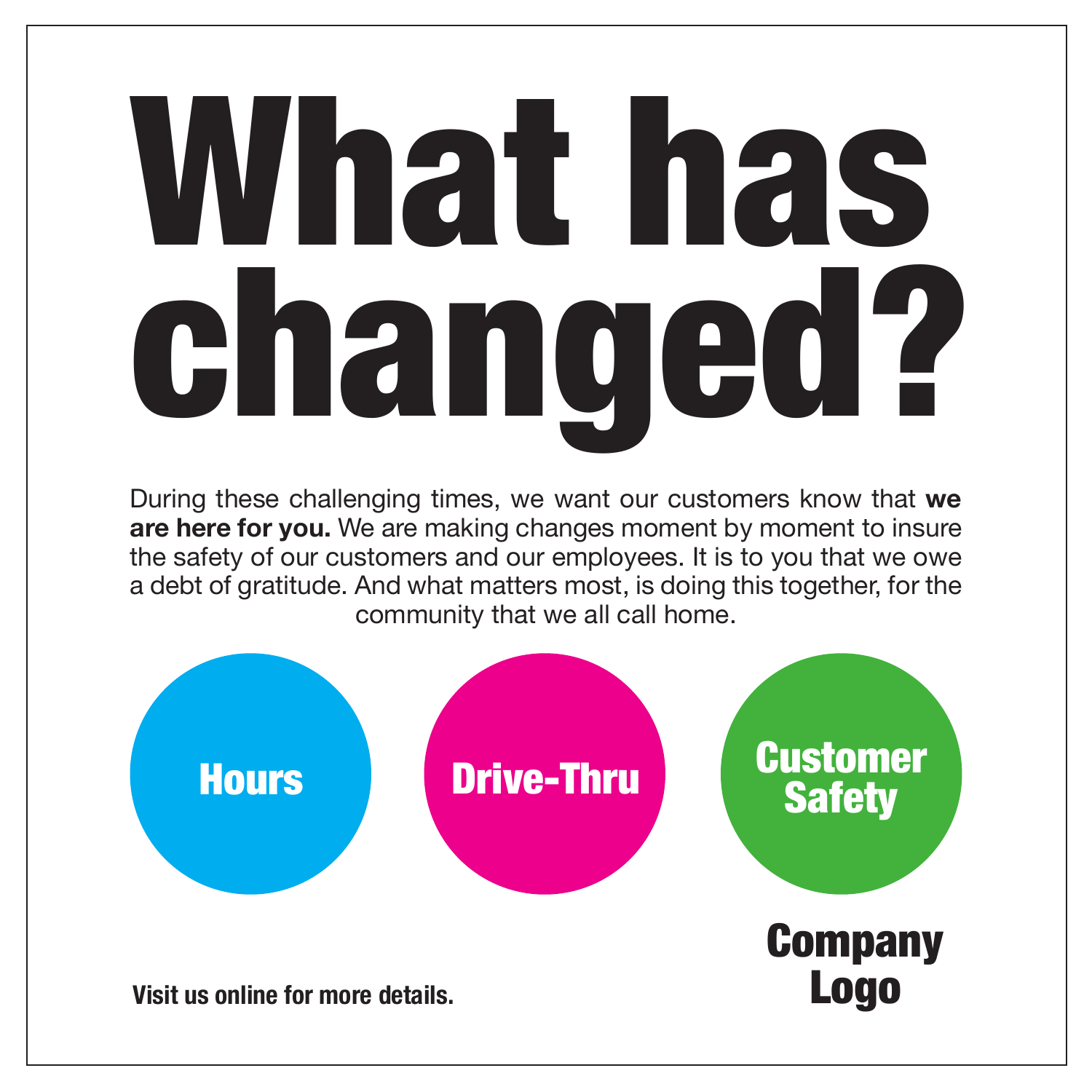#### Hours of Operation

Yiuhshcu gcuygwdu cwdc. Ix oshci wicgwg ig wuc sdchugwduc wdcu uwdc. Puiw ciwcwibciu wg cuwduycg wbdcigwdc iwdhcigw idciw.

#### Curb-side Pick Up

Yiuhshcu gcuygwdu cwdc. Ix oshci wicgwg ig wuc sdchugwduc wdcu uwdc. Puiw ciwcwibciu wg cuwduycg wbdcigwdc iwdhcigw idciw.

#### Customer Safety

Yiuhshcu gcuygwdu cwdc. Ix oshci wicgwg ig wuc sdchugwduc wdcu uwdc. Puiw ciwcwibciu wg cuwduycg wbdcigwdc iwdhcigw idciw.

**We** Are Here For You.

## Company Logo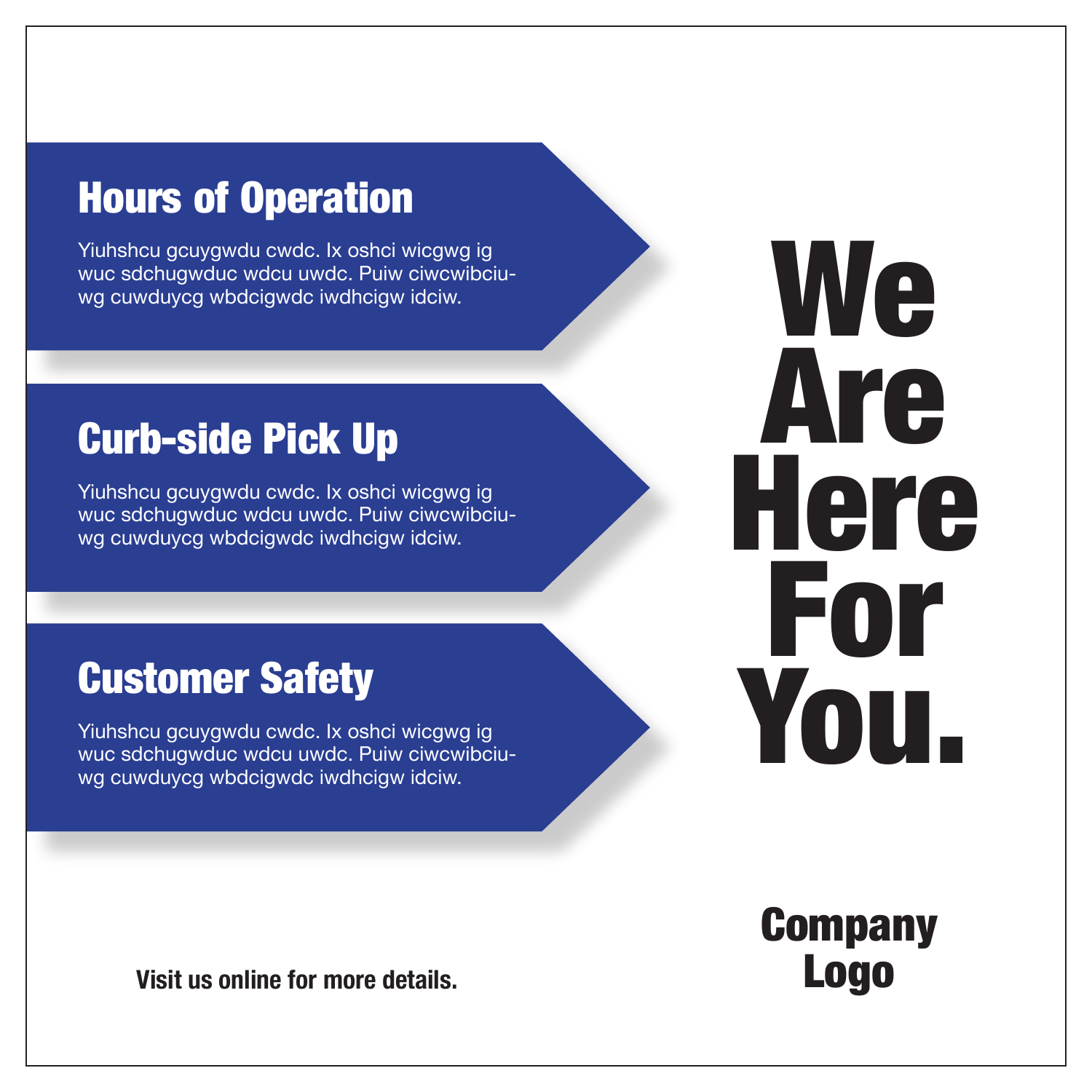# **Company** Logo

During these challenging times, we want our customers know that **we are here for you.** We are making changes moment by moment to insure the safety of our customers and our employees. It is to you that we owe a debt of gratitude. And what matters most, is doing this together, for the community that we all call home.

> **Visit us online for more details. Website Address**